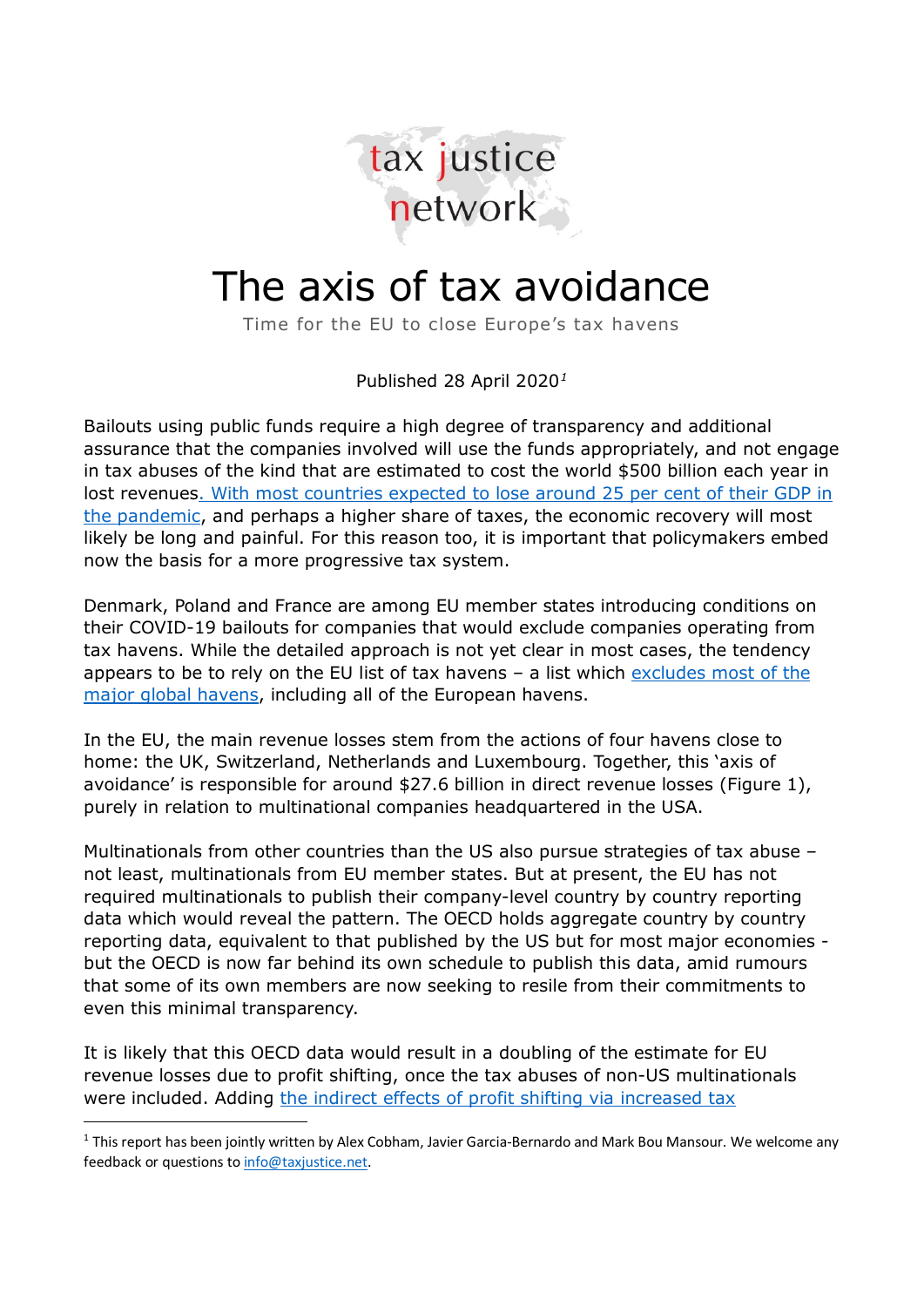[competition](https://www.imf.org/external/np/pp/eng/2014/050914.pdf) (that is, the downward pressure on effective tax rates from the unrestrained race to the bottom of the haven countries) would reveal the much greater true figure, likely around \$150 to 250 billion lost in tax revenue in the EU.



*Figure 1. Revenue collected by the country, and revenue losses in all other EU countries*

# Profit shifting to the axis of avoidance

The axis of tax avoidance is made up of Luxembourg, Netherlands, Switzerland and the UK, in descending order of the scale of profit shifting. In each case, the countries obtain a much higher share of the profits of US multinationals that would be expected, based on the real economic activity of those multinationals that the countries host (Figure 2). The difference between the expected and declared profits reveals the scale of profit shifting. (Annex I provides data sources and a methodological note.)

These is reflected in the profits reported per employee, which range from \$84,000 in the United Kingdom, to \$575,000 in the Netherlands and \$826,000 in Switzerland, to \$8,832,000 Luxembourg – each employee in Luxembourg makes almost 9 million dollars in profits. These figures stand out when compared with the average for all other countries, at a more reasonable \$66,808 per employee. In Germany, US firms booked \$46,000 per employee they employ in Germany, in France \$36,000 per employee, in Italy \$45,000 per employee, in Spain \$34,000 per employee.

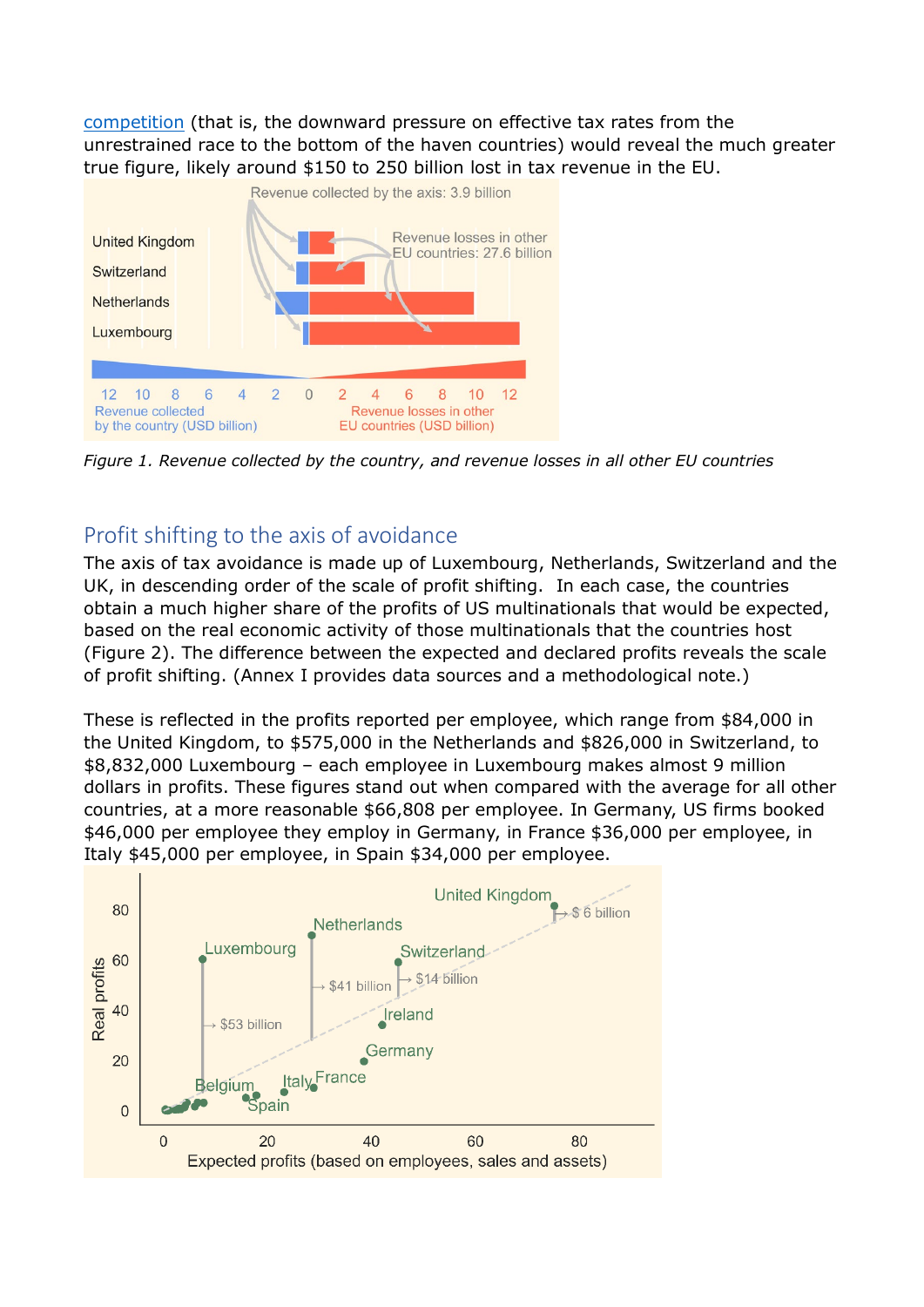*Figure 2. Expected profits based on the economic activity of US firms versus profits actually booked in the jurisdiction*

The basis for this profit shifting is the very low tax rates on offer to multinationals – much, much lower in practice than the statutory tax rates applicable to standalone domestic businesses (Figure 3).

An important effect of these manipulations is that the axis of avoidance not only reduces revenues elsewhere directly, by procuring opportunities for profit shifting, but also reduces the revenues of others indirectly by fomenting and accelerating a race to the bottom on effective tax rates across the EU (Figure 4).

Without leeching the profits from its neighbours, the axis of tax avoidance would most likely receive a tenth of the profits or less – whereas those neighbours might obtain two to three times more tax revenue from US multinationals than they do currently (and perhaps four times the revenue, including indirect effects).



*Figure 3 Statutory tax rate versus effective tax rate – the tax rate paid on average by US firms in the country*

*Figure 4. Profit booked in the country versus effective tax rate*

For each member of the axis of avoidance, from the least damaging (the UK) to the most (Luxembourg), the same patterns exist to varying degree. Above all, profits booked far outweigh the share of employees, tangible assets and sales, compared to non-haven EU members; while tax paid is far below what that profitability would be expected to entail (Figure 5).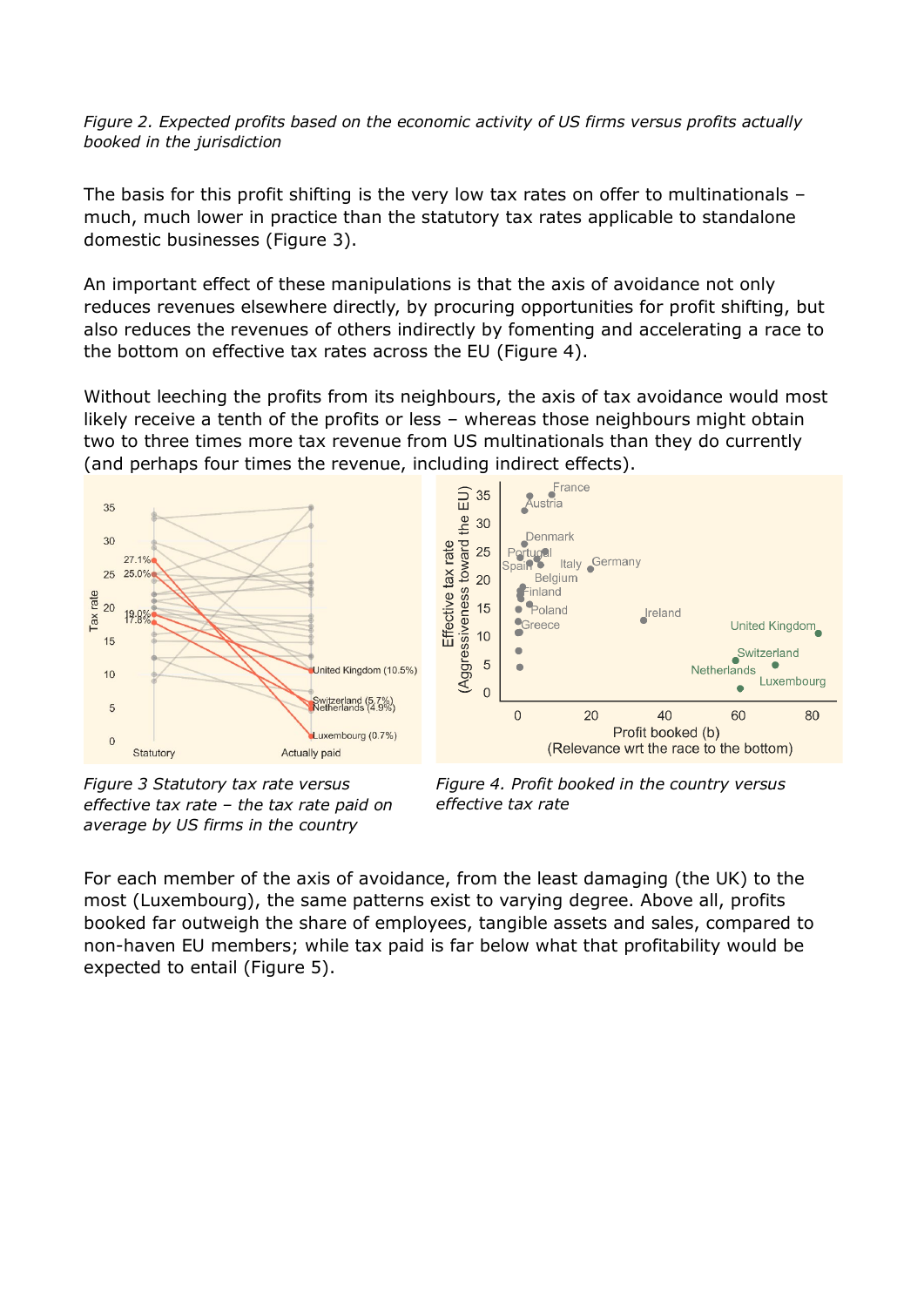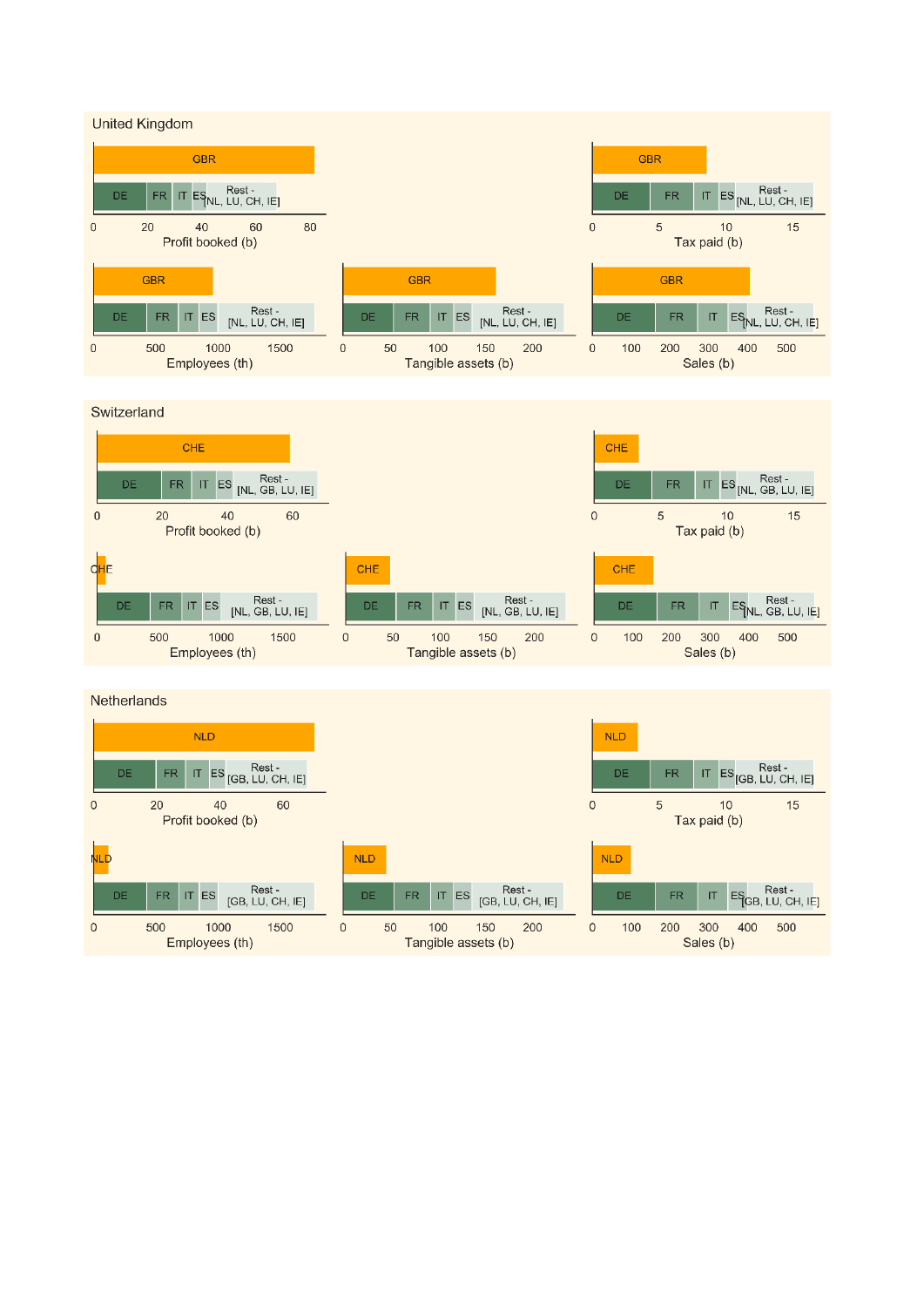

*Figure 5 Profits, taxes, employees, tangible assets and sales in the United Kingdom, Switzerland, the Netherlands and Luxembourg compared with other European countries. Note that the amount of profits booked in the axis of tax avoidance does not correspond with economic activity.*

# The cost of the axis of tax avoidance

The axis of tax avoidance stands out as the most damaging group of jurisdictions for EU members These countries attract an extremely large share of US profits with extremely low effective tax rates (Figure 4). At the same time, these countries have most benefitted from membership of the EU. In particular, this is true because they play a key role in the profit shifting strategies of multinational corporations. US multinationals booked \$271 billion in profit in these countries (compared with \$102 billion in all other EU countries), on which they paid just \$15.9 billion in tax - an effective tax rate of 5.8 per cent. Their effective tax rate, ranging from 0.7% in Luxembourg to 10.5% in the United Kingdom, is the lowest in the European Union (Figure 3).

For the axis of tax avoidance, the provision of corporate tax haven services is central to the economic model. For instance, profits booked in Luxembourg by US firms represent 94 per cent of Luxembourg's GDP. Luxembourg, with just 610,000 people and less than 0.1 per cent of world GDP, accounts for 3.5 times more of the declared profits of US multinationals than does the entire continent of Africa (\$18 billion). Together, the amount of profits booked in the axis of tax avoidance by US firms was almost three times the amount of total profits booked in the rest of European Union by US firms (four times if we exclude Ireland).

Our [Corporate Tax Haven Index](https://corporatetaxhavenindex.org/introduction/cthi-2019-results) draws on a series of objectively verifiable criteria to establish a ranking of the most aggressive jurisdictions in the world. Unsurprising, the axis of tax avoidance takes the  $4<sup>th</sup>$ ,  $5<sup>th</sup>$ ,  $6<sup>th</sup>$  and  $13<sup>th</sup>$  place in the ranking, Together, the axis of tax avoidance is responsible for half of the world's corporate tax avoidance risks. Related research shows that these countries have some of the most aggressive set of double tax treaties, driving down the withholding tax that other countries can retain.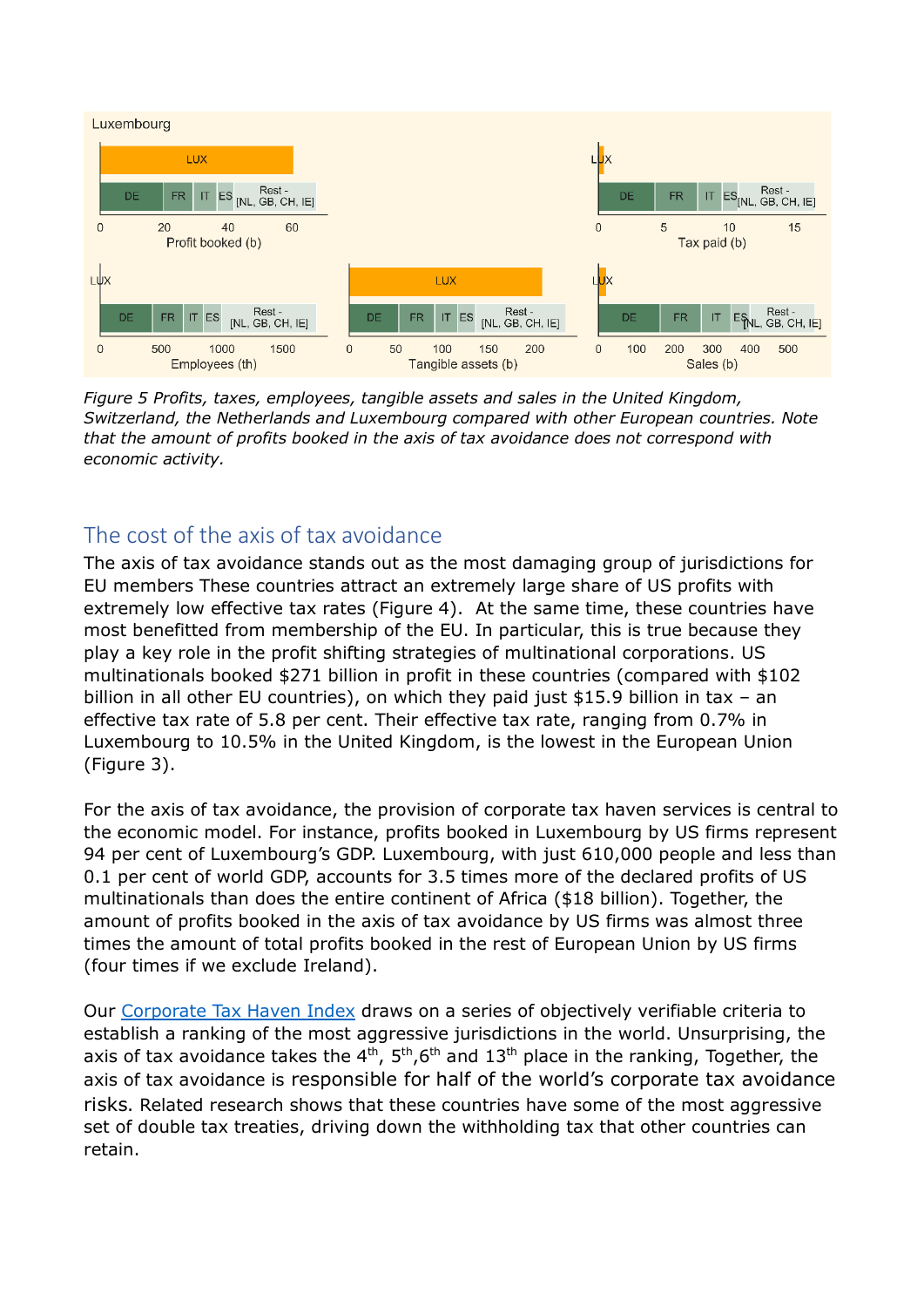

*Figure 6. Ranking of corporate tax havens (corporatetaxhavenindex.org/). The axis of tax avoidance is visualized in dark green; British Overseas Territories and Crown Dependencies are visualized in light green.*

By continuing to tolerate this behaviour, the EU is accepting that other members lose in the region of \$25 billion to \$30 billion each year. On top of that, the behaviour of the axis of tax avoidance has undoubtedly accelerated the race to the bottom in European corporate tax rates, which have fallen [by around ten percentage points over the last](http://ies.fsv.cuni.cz/sci/publication/show/id/6198/lang/cs)  [decade](http://ies.fsv.cuni.cz/sci/publication/show/id/6198/lang/cs) – bringing further revenue losses across the region. These indirect effects are calculated to cost the EU an extra \$45-50 billion in tax revenue lost to US firms alone. A total of \$75 billion of tax revenue are lost yearly due to the tax havenry of the axis of tax avoidance.

### EU inaction

An obvious question is why EU countries such as Italy and Germany continue to tolerate their exploitation by the Netherlands, UK, Luxembourg and Switzerland. There are two main reasons.

First, the ideological grip of the low tax lobby has been powerful. Even in countries that lose the most in revenues, such as Germany, business voices have effectively resisted steps that could curtail their opportunities for profit shifting. Recognising the growing public dissent, German business has also been at the forefront – along with their US counterparts – in resisting basic tax transparency, in the form of [public country by](https://www.taxjustice.net/2020/03/19/investors-demand-oecd-tax-transparency/)  [country reporting](https://www.taxjustice.net/2020/03/19/investors-demand-oecd-tax-transparency/) that would reveal the discrepancies between where their economic activity takes place, and where their profits are reported for tax purposes.

This is a highly damaging dynamic. As active participants in profit shifting, EU multinationals and their tax advisers from the big four accounting firms have also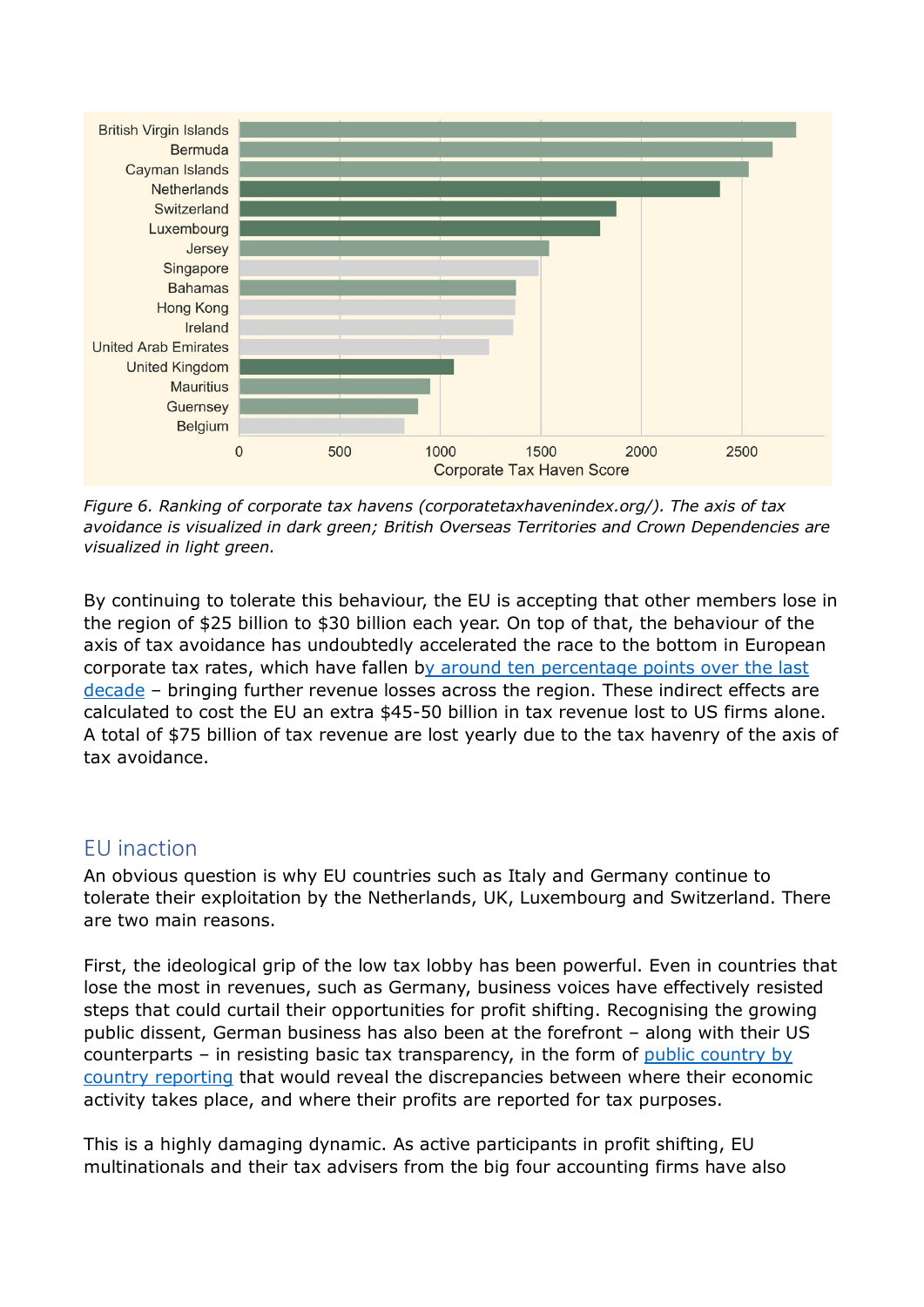become leading lobbyists against tax transparency. Their argument has shifted from the previous claims that compliance costs would be infeasibly high, because the OECD standard requires the data to be prepared. Instead, the lobbyists argue that revealing the discrepancies between where the companies do business, and where they actually declare profits, would be to breach 'commercial confidentiality' - as if tax dodging strategies were an area of innovation from which the public benefit, and that governments should seek to protect.

Baseless though the arguments may be, the lobbyists are extremely well connected (and funded) - and so the political obstacle is a serious one. Because German multinationals are unwilling to reveal to the German public that their tax behaviour is the opposite of what one would expect from 'national champions', the German public is also deprived of the opportunity to see clearly the scale of profit shifting by US and other multinationals, and the anti-social behaviour of EU neighbours like Luxembourg and the Netherlands. Public country by country reporting would show these dynamics clearly, and make the political pressure for substantive change irresistible.

The second reason for a lack of EU action has been the embedded political bias to inertia in this area. Specifically, tax matters require unanimity, and countries such as the Netherlands and Luxembourg consistently oppose legislation aimed at curbing tax avoidance - see for example the countries opposing reforms during the ["Special](https://www.europarl.europa.eu/doceo/document/A-8-2016-0223_EN.html)  [Committee on Tax Rulings and Other Measures Similar in Nature or Effect".](https://www.europarl.europa.eu/doceo/document/A-8-2016-0223_EN.html)

This unanimity requirement has long been defended in the name of 'tax sovereignty' the idea that individual countries should have full control over their own tax policies. This is a fundamentally flawed conception of sovereignty, however. Tax sovereignty is in reality complex and interdependent, because tax policies in one state affect the ability of others to set their own tax policies – with no better, or perhaps no worse, example than the effect of Luxembourg or others on the corporate tax sovereignty of their neighbours.

Defending tax sovereignty for EU members would be best achieved by removing the requirement for unanimity, to allow joint decisions over the minimum standards that all should meet. By drawing a line under the extent to which the EU tax havens can undermine others' revenues, tax sovereignty for all would be enhanced.

### Recommendations to the EU

The EU must, finally, to say 'no more': no more tax abuse, no more profit shifting, and no more exploitation of other countries by the UK, Netherlands, Switzerland and Luxembourg and others. The agenda to achieve this change is clear and contains three components.

First, the EU should adopt a full version of the long-debated Common Consolidated Corporate Tax Base without further delay. Specifically, EU member states should assess the taxable profits in their jurisdiction on a unitary basis, taking a share of each multinational's *global* (not EU), consolidated profits in proportion to the share of the multinational's employment and sales in the country in question. (Tangible assets should be excluded, since values are too easy to manipulate.) At a stroke, this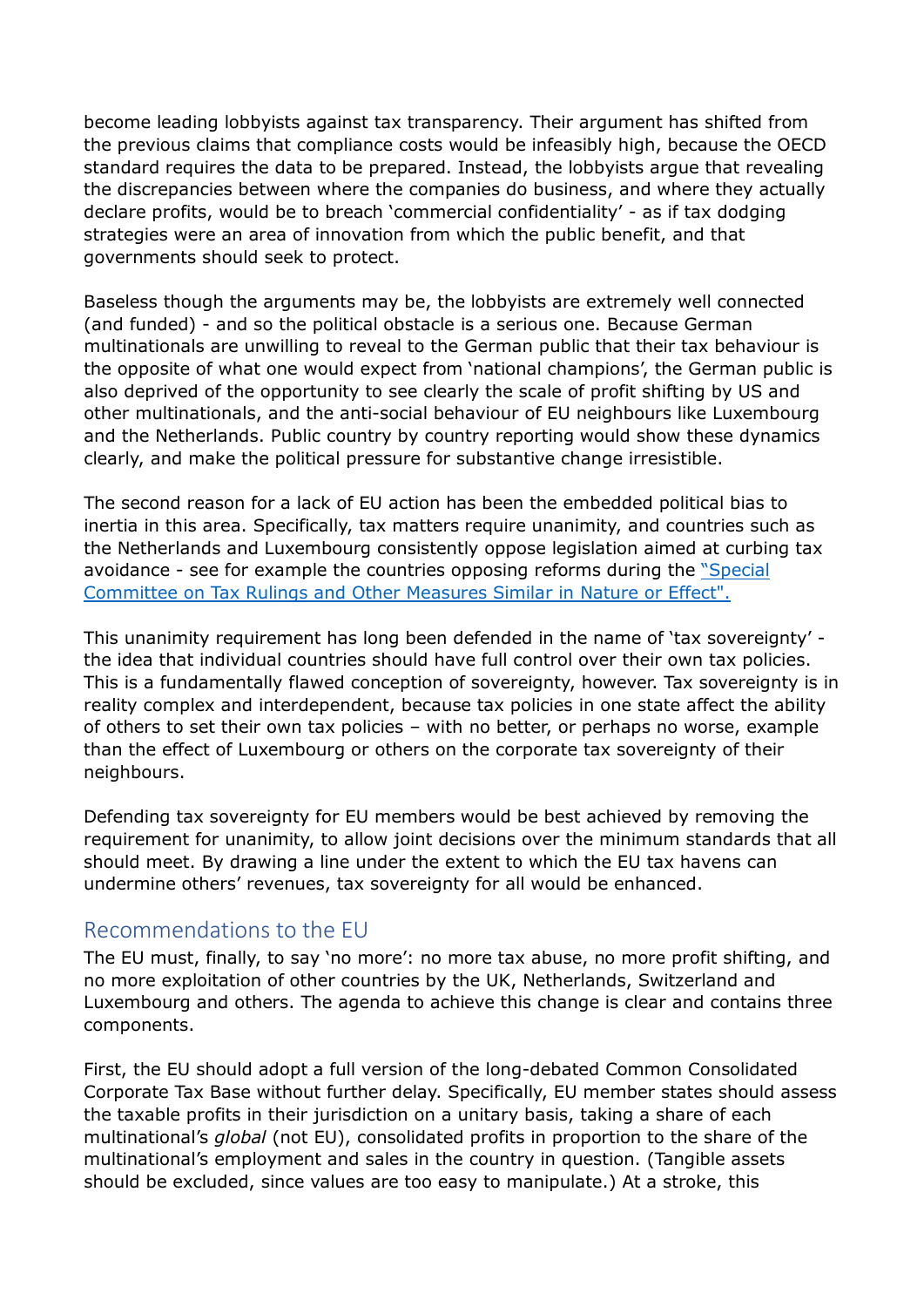approach cuts through transfer pricing manipulations and the difficulties posed by digital companies, on a consistent and transparent basis. Immediately, too, it ends the possibility of profit shifting within the EU and puts an end to the manipulations of the axis of avoidance.

Second, EU member states should agree a minimum effective corporate tax rate of at least 25%, including a ban on tax rulings that can undermine this, to end the race to the bottom and eliminate any remaining incentives for profit shifting within the bloc. A short-term excess profits tax – perhaps 50% or even 75%, on profits above some initial level – would ensure pro-social redistribution in this time of need, from companies such as Amazon that stand to profit disproportionately from government decisions to lock down societies.

The third measure is the simplest: transparency. EU members should require all multinationals to publish annually their [country by country reporting,](https://www.taxjustice.net/2020/03/19/investors-demand-oecd-tax-transparency/) showing the location of their employment, sales, declared profits and tax paid. This will provide full accountability, allowing the public to confirm both that multinationals are paying their fair share, in the right places, and that EU member states too are behaving in solidarity.

These steps, taken together, would end the corporate tax havenry of the axis of tax avoidance; would raise important new revenues for all EU members to support their COVID responses and beyond; and would establish the basis for accountable corporate tax sovereignty long into the future.

In addition, we have recommended in a companion report, republished here in Annex II, a series of measures to ensure that COVID bailouts of companies are structured and conditioned so as to deliver maximum benefits and full accountability, including for tax behaviour as well as appropriate use of public funds.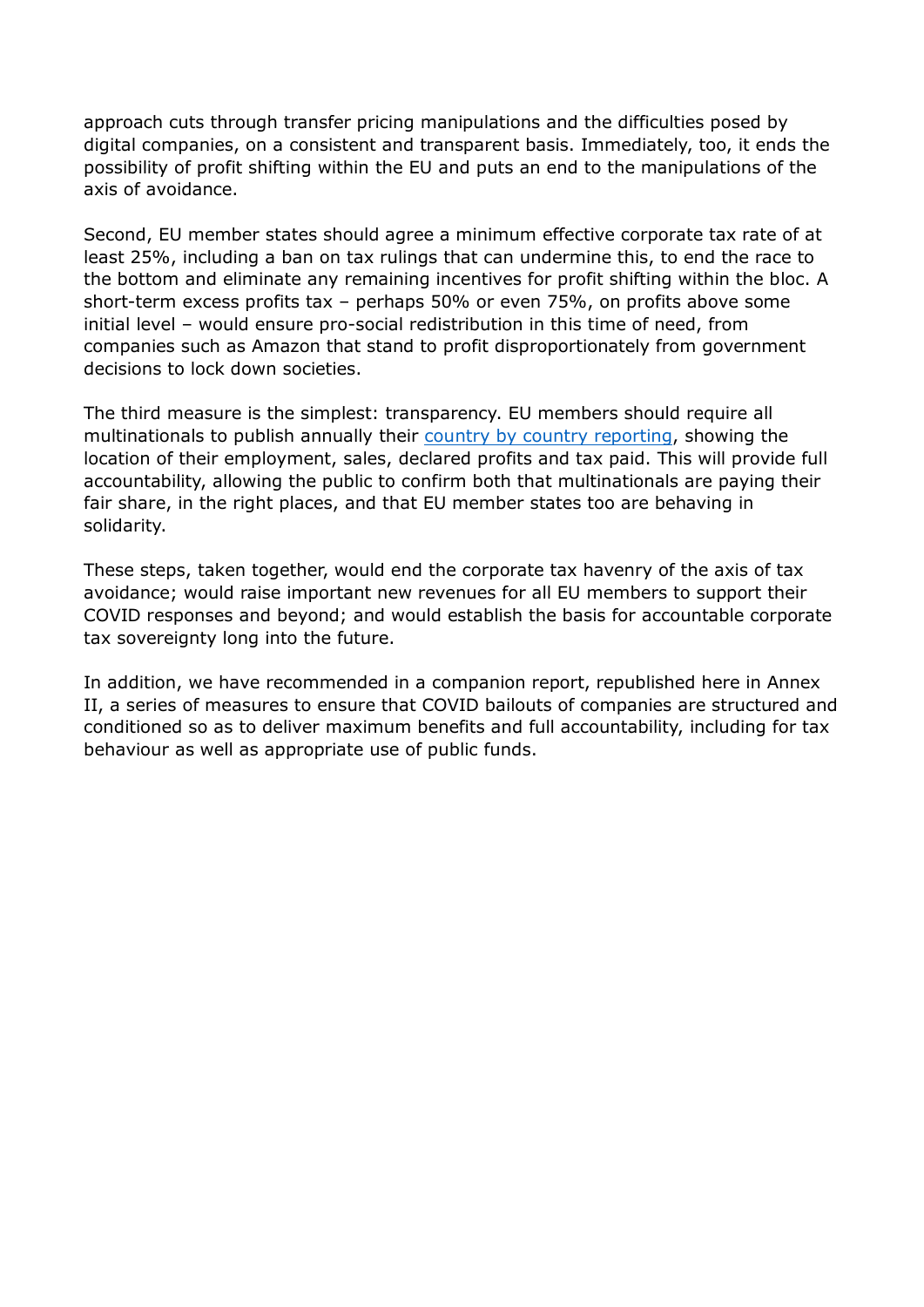### Annex I: Methodological note

Country-by-country data was obtained from the IRS SOI Tax Stats [\(https://www.irs.gov/statistics/soi-tax-stats-country-by-country-report\)](https://www.irs.gov/statistics/soi-tax-stats-country-by-country-report). Revenue losses were calculated in two steps. In the first step we estimated the relationship between log-

profit and log-employees, log-sales and log-assets using a linear regression ( $R^2 = 0.863$ ). We used this model to calculate the expected profits in each country. In order to maintain the total profits constant, the extra profits (real profits minus expected profits) were distributed to all countries according to the estimated model – addition of new countries to the sample can produce small changes in the results. This allows us to obtain the profit shifted (real profits minus expected profits, including redistribution). In the second step, revenue loss is calculated as the product of profit shifted and the effective tax rate in the country.

To calculate revenue losses and profit shifted that can be directly attributable to each haven, we multiplied the estimated value by the share of profit shifted to Luxembourg (46%), the Netherlands (36%), Switzerland (12%) and the United Kingdom (6%).

The indirect effects of profit shifting are calculated based on the studies by the IMF [\(Crivelli](https://www.imf.org/en/Publications/WP/Issues/2016/12/31/Base-Erosion-Profit-Shifting-and-Developing-Countries-42973)  [et al\)](https://www.imf.org/en/Publications/WP/Issues/2016/12/31/Base-Erosion-Profit-Shifting-and-Developing-Countries-42973) and [Garcia-Bernardo et al,](http://ies.fsv.cuni.cz/sci/publication/show/id/6198/lang/cs) showing that the indirect revenue losses of profit shifting (via tax competition) are likely to be three times larger than the direct revenue losses. Data on healthcare expenditures comes from Eurostat (table hith sha11 hf).

### **Revenue loss** Revenue loss (% healthcare Profit shifted (m) Country expenditures) **Effective tax rate** Statutory tax rate  $(m)$ 6,894 33.3% France 19,647 2.7% 35.1% Germany 18,807 4.122  $1.2%$ 21.9% 29.8% Italy 15.684 3.929 2.6% 25.1% 24.0% Belgium 11.644 2.637  $6.0%$ 22.7% 34.0% Spain 10.604 2512 2.5% 23.7% 25.0% Austria 4 2 0 2 1.356 3.7% 32.3% 25.0% Ireland 7836 1.004 5.0% 12.8% 12.5% Sweden 3.267 750 1.5% 23.0% 22.0% Poland 4.486 701  $2.5%$ 15.6% 19.0% Portuga 2.676 640 3.8% 23.9% 21.0% Denmark 2342 617  $2.2%$ 26.4% 22.0% Czechia 2.626 492 3.9% 18.8% 19.0% Hungary 1,170 408 5.0% 34.9% 9.0% Slovakia 2.268 390 6.9% 17.2% 21.0% Finland 2.095 347 1.7% 16.6% 20.0% Romania 1,903 344 4.1% 18.1% 16.0% 1,646 Greece 176 1.2% 10.7% 29.0% Slovenia 736 78 2.3% 10.7% 19.0%  $2.0%$ 20.0% Croatia 503 63 12.6% 7.4% Bulgaria 824 61 1.6% 10.0%  $1.0%$ Lithuania 179 26 14.8% 15.0% Cyprus  $-223$  $-10$  $-0.8%$ 4.5% 12.5% Luxembourg  $-52,908$  $-396$  $-13.6%$  $0.8%$  $27.1%$ 10.5% **United Kingdom**  $-6,493$  $-684$  $-0.3%$ 19.0%  $5.7%$ Switzerland  $-14,059$  $-801$  $-1.1%$ 17.8% Netherlands  $-41,468$  $-2,042$  $-2.8%$ 4.9% 25.0%

Revenue losses per country due to axis of tax avoidance (only direct losses)

All this data can be found here: [https://www.datawrapper.de/\\_/5pI1p/](https://www.datawrapper.de/_/5pI1p/)

Table: The Tax Justice Network · Source: Eurostat hith\_sha11\_hf, IRS SOI Tax Stats, European Centre for Disease Prevention and Control · Created with Datawrappe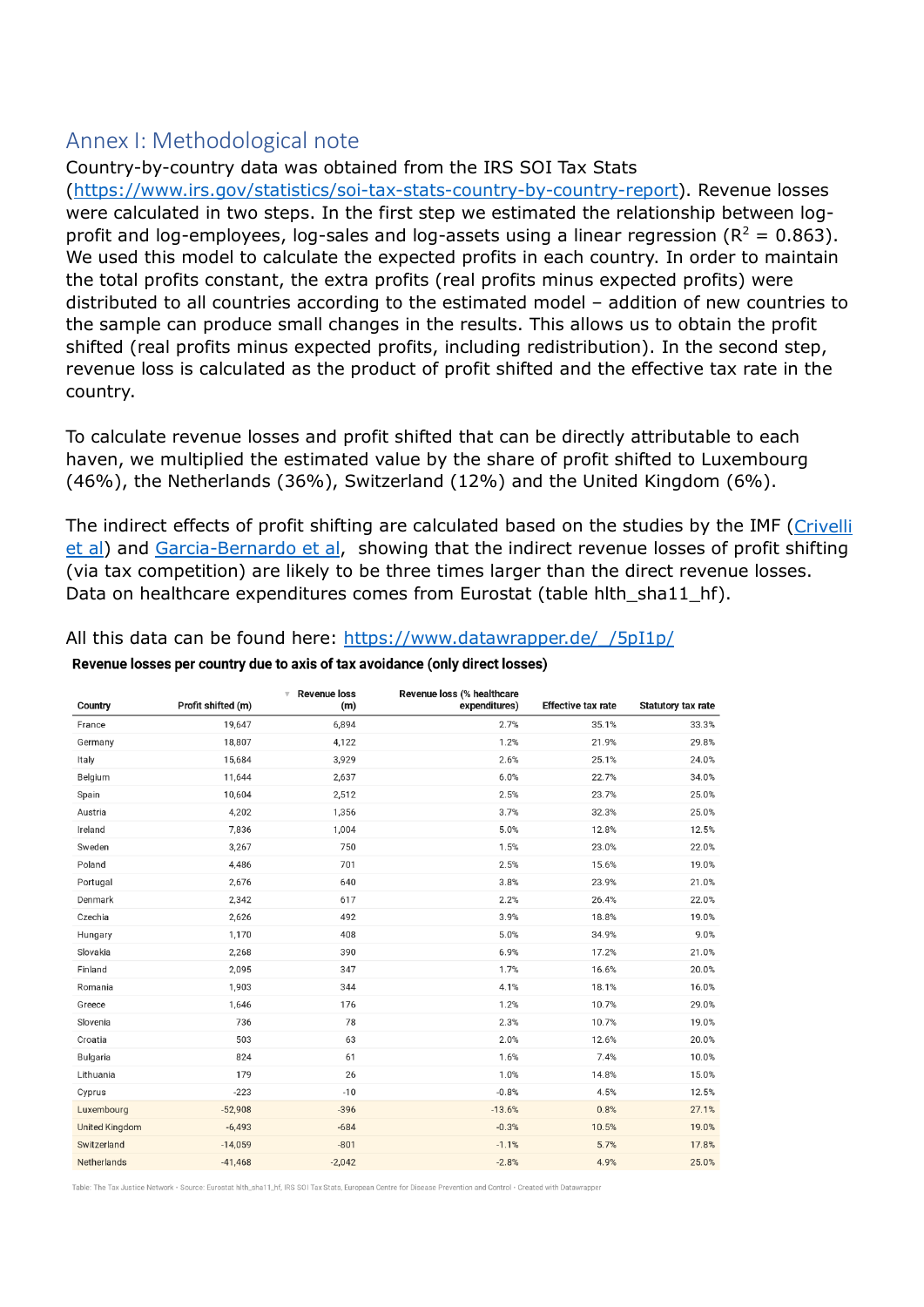## Annex II: Tax-responsible rules for Corona Bailouts

Published 23 April 2020*[2](#page-9-0)*

### 1. Introduction

Public bailouts to business are a central element of limiting the non-medical human and economic impacts of the pandemic. They represent major commitments of taxpayer funds; quite exceptional state interventions, in these exceptional times. As such, there are three key reasons why stringent conditions should be imposed.

First, the bailout must be effective. This requires that companies receiving public funds meet high standards of behaviour in terms of their use of funds to protect employment, with full labour rights protections. It also bars the use of funds to reward shareholders or executives in any way.

Second, the bailout must be fully supported by the public, whose funds are effectively being used. This means that a high degree of transparency is necessary, both of the ownership structure of recipients and of their tax behaviour, to facilitate full public scrutiny and accountability.

Third, and not to be overlooked, the bailouts should play an important role in ensuring that countries can 'build back better'. These exceptional interventions should not prop up the status quo of markets that are often marred by an intersecting set of behaviours and characteristics that curb public benefits, and instead ensure private capture of value. These include a high degree of market concentration, weak competition, feeble regulation and abusive tax practices. Bailouts should, quite deliberately, militate in favour of cleaner, less extractive, more competitive and tax-compliant markets in the post-pandemic future - instead of protecting a damaging status quo.

### 2. No more unfair bailouts for companies

-

Covid-19 is creating havoc in the health and economic systems of all countries. Urgent measures are necessary. But urgent doesn't mean indiscriminate or counterproductive. Using taxpayer money to bail out tax abusing companies is not only unfair, but runs counter to protecting an economic system that will guarantee equal opportunities and the human rights of all.

While a great deal of controversy remains over whether large corporations should receive state bailouts at all, the current reality is that many such companies are likely to receive very significant flows of public money in the near future. As such, the conditions set out below should not be considered a tacit endorsement of bailouts *per* 

<span id="page-9-0"></span><sup>&</sup>lt;sup>2</sup> This report has been jointly written by various staff of Tax Justice Network, with a first draft written by Moran Harari, and substantial subsequent edits and input by Alex Cobham, Andres Knobel, Luke Holland, Mark Bou Mansour and Markus Meinzer. We welcome any feedback or questions t[o info@taxjustice.net.](mailto:info@taxjustice.net)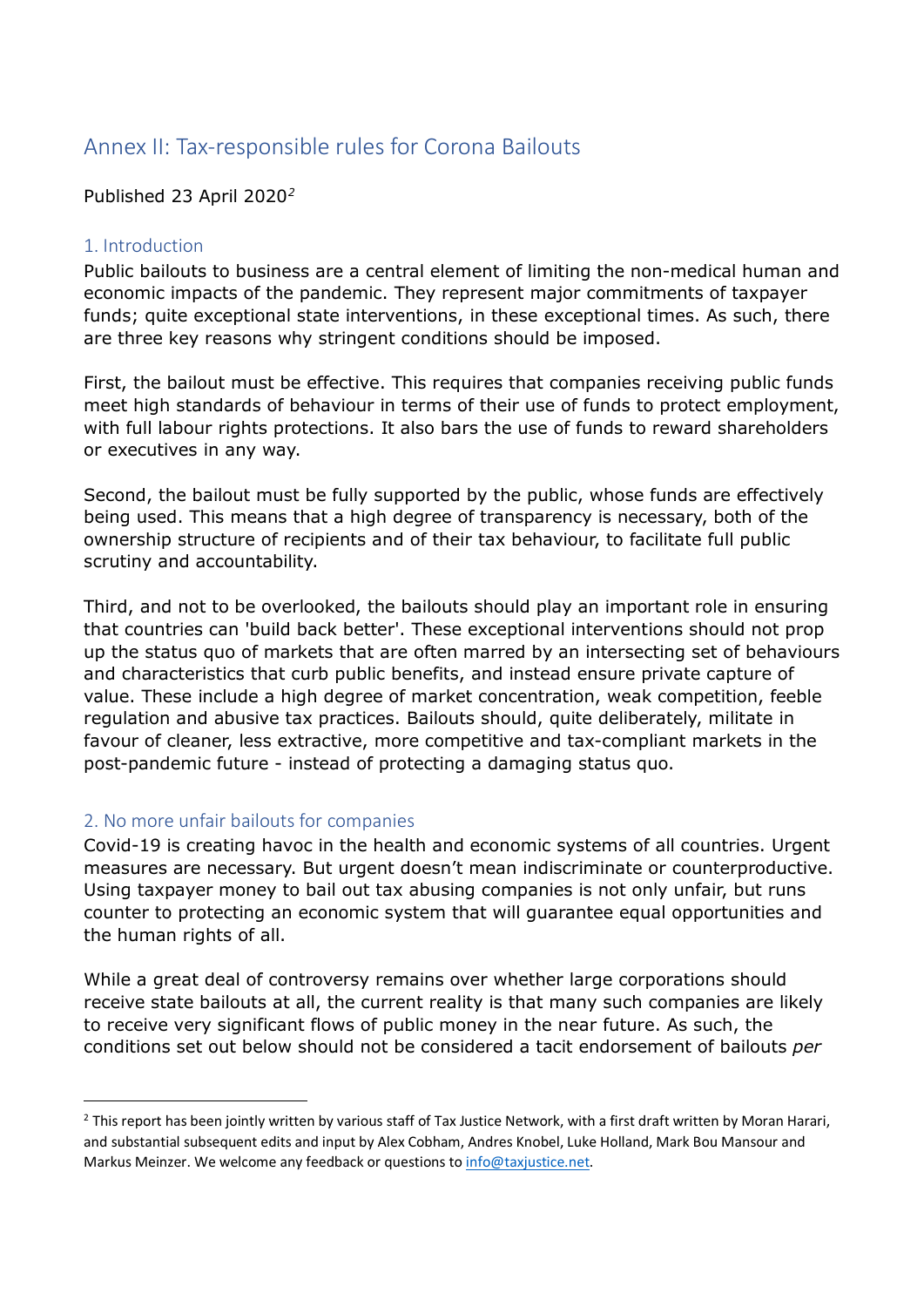*se*, but instead a statement of criteria that can and must be applied where states do decide to provide such support.

In the last month, a number of EU countries announced they would deny coronavirus pandemic aid to companies using tax havens. According to Poland's [aid package,](https://www.pb.pl/rzad-i-nbp-oglosza-plan-pomocy-firmom-relacja-987800) large companies will be bailed out provided they pay their taxes in Poland and not in tax havens. Similarly, Denmark's Finance Ministry [announced](https://www.law360.com/tax-authority/international/articles/1265237/denmark-denying-pandemic-aid-to-cos-using-tax-havens?nl_pk=08ae7ae9-d7a3-4cdc-aa65-88d11f5e89ca&utm_source=newsletter&utm_medium=email&utm_campaign=tax-authority/international) that Danish companies registered in tax havens won't be eligible for a state refund of their running costs. Other bailout conditions mentioned in the Danish political agreement restrict companies from paying out dividends or buying back their own shares and require them to adhere to the UN Guiding Principles on Business and Human Rights. [Austria's parliament decided on 22 April](https://www.ots.at/presseaussendung/OTS_20200422_OTS0196/gruenetomaselli-keine-staatshilfen-fuer-steueroasen) not to bail out companies with presence in tax havens, with [Attac Austria criticising the move](https://www.attac.at/news/details/neues-verbot-von-corona-staatshilfen-fuer-konzerne-in-steuersuempfen-praktisch-wirkungslos) as largely ineffective and insufficient. Germany's green party [has requested a debate in the German parliament on 23 April,](https://dip21.bundestag.de/dip21/btd/19/187/1918703.pdf) arguing that Germany should not bail out companies registered in internationally blacklisted jurisdictions for purposes of aggressive tax avoidance. Some German [states](https://www.sueddeutsche.de/wirtschaft/corona-hilfe-konzerne-steuern-1.4884892)  [expressed their intent](https://www.sueddeutsche.de/wirtschaft/corona-hilfe-konzerne-steuern-1.4884892) to bar companies from bailout funds if they are in unregulated arrears with the tax authorities or if there are being investigated for tax offences.

The decision to restrict bailouts to exclude companies using tax havens should be praised and adopted by more countries around the globe. It emphasises the companies' obligations to the country in question and the reciprocal approach towards the use of tax in a country. However, while it is a step in the right direction, not only has this approach some caveats, but it is also too narrow and ignores some fundamental transparency requirements which should be considered when bailing out companies.

Both Denmark and Poland determine whether a country is considered a tax haven or not according to the [EU tax haven list.](https://www.consilium.europa.eu/en/policies/eu-list-of-non-cooperative-jurisdictions/) But as TJN has [pointed](https://www.taxjustice.net/2017/11/27/blacklisting-the-eu-paradise-lost/) out in the past, this list excludes some of the most significant tax havens - [predominantly EU countries.](https://www.taxjustice.net/2020/02/18/eu-blacklists-uks-crown-jewel-tax-haven-while-letting-other-tax-havens-off-the-hook/) Rather, it blacklists several developing countries which were prevented from engaging in fair negotiations in determining the OECD BEPS Action Plan and are now forced to comply with it if they wish to avoid sanctions. Instead of using a binary approach towards the classification of tax havens, we take the view that every country is placed somewhere on a spectrum between full transparency and full secrecy according to objective and verifiable criteria as included in our **Financial Secrecy Index and Corporate Tax Haven** [Index.](https://www.corporatetaxhavenindex.org/introduction/cthi-2019-results) As such, instead of using the EU tax haven list to define tax haven countries for bailout conditions, we suggest taking the top ten countries listed on these two indices.<sup>[3](#page-10-0)</sup> The resulting list of relevant tax havens comprises 13 jurisdictions:

- Bahamas
- Bermuda

-

<span id="page-10-0"></span><sup>&</sup>lt;sup>3</sup> These are the most important jurisdictions, based on a combination of global scale with, respectively, financial secrecy and corporate tax aggressiveness. It would also be possible to focus on those with the highest secrecy or tax aggression only. Equally, both indexes are published as open data, so countries could also choose to use one indicator or a subset, if they care more about one specific factor – for example, the lowest applicable tax rates applied to multinationals (the LACIT indicator of the Corporate Tax Haven Index).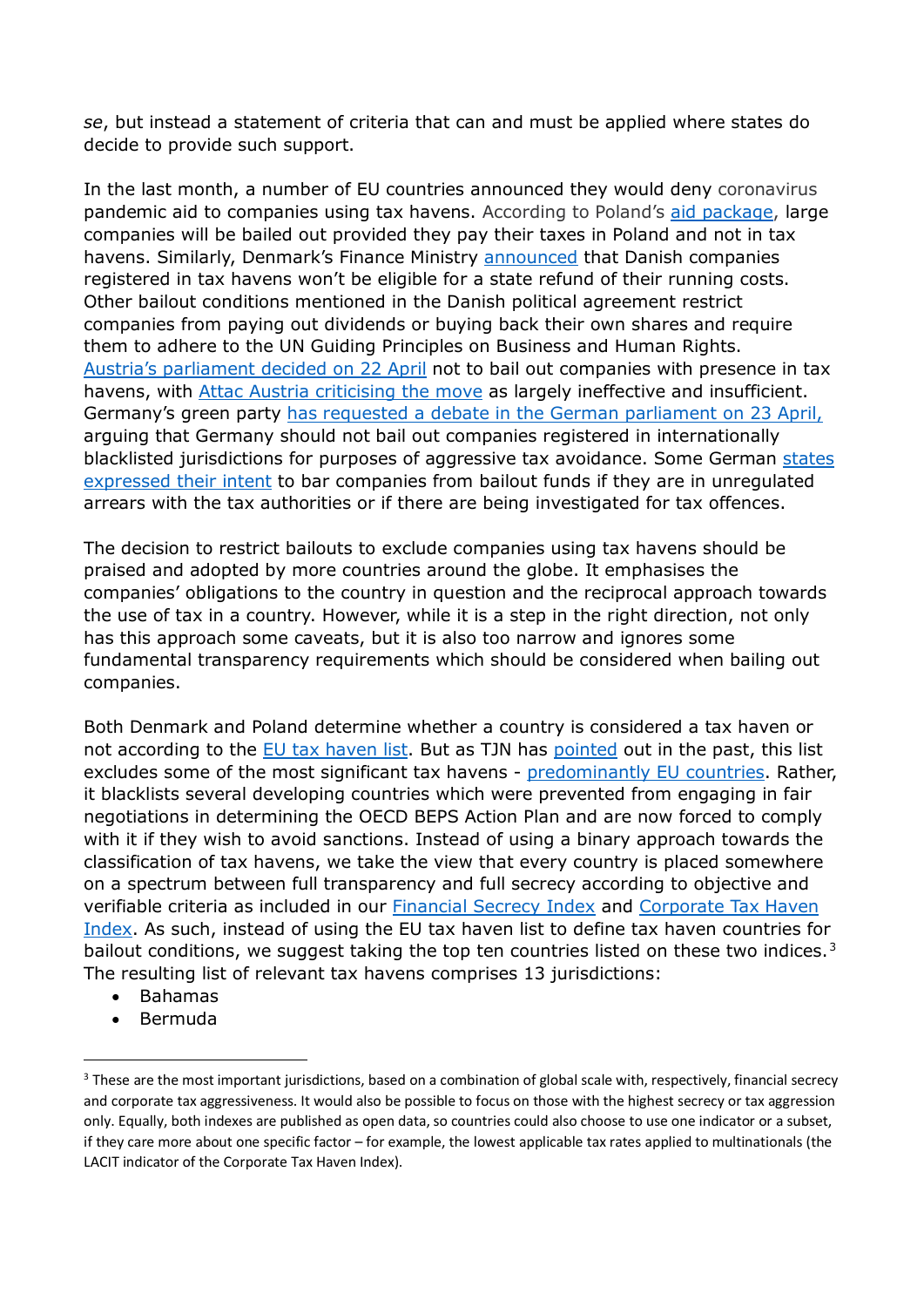- British Virgin Islands
- Cayman Islands
- Hong Kong
- Japan
- Jersey
- Luxembourg
- Netherlands
- Singapore
- Switzerland
- United Arab Emirates
- United States of America
- •

In addition, the presence of subsidiaries in tax havens cannot in itself be considered a sufficient criterion to exclude companies from being eligible for bailouts. What if companies engage in legitimate business in the Netherlands or the United States? It is impossible to tell what a multinational company is up to in any given jurisdiction without getting a full picture of its global activities, profits and taxes on a country by country basis. Therefore, companies which are present in these jurisdictions should be able to obtain bailouts if they publish a full country by country report now (where they have one prepared under current OECD rules already); or if they commit to publish one according to the Global Reporting Initiative standard before end of 2020. In addition, they should commit to close down any subsidiary that is mainly used for tax avoidance purposes with immediate effect.

But presence in tax havens should not be the sole criterion for excluding companies from bailouts. What about companies that were charged with corruption or with money laundering? Or companies which were involved in the [Cum-Ex Trading Scheme?](https://theconversation.com/the-robbery-of-the-century-the-cum-ex-trading-scandal-and-why-it-matters-124417) Companies which the EU Commission found received tax incentives [in violation of EU](https://ec.europa.eu/competition/state_aid/tax_rulings/index_en.html)  [State aid rules?](https://ec.europa.eu/competition/state_aid/tax_rulings/index_en.html) Or companies involved in profit shifting or enabling tax evasion as revealed by the [LuxLeaks](https://www.icij.org/investigations/luxembourg-leaks/) and the [Panama Papers scandals](https://www.icij.org/investigations/panama-papers/)? When a government decides to bail out companies and provide them with a state refund, it uses public money to do so. Neither the public nor the government should be helping companies that previously chose to abuse the tax system to boost their profits. Because of those tax abuses, governments' ability to offer sufficient public services was undermined and as a result the public was denied proper health care services. Pope Francis has recently held tax dodgers partially responsible for the struggle governments' health systems are facing in dealing with Covid-19 and stated that "those who do not pay their taxes are not only committing a crime, but a felony". Using the Pope's comparison, bailing out these companies will allow them to also confiscate the profits of serious crime. The criteria for excluding companies from pandemic aid should therefore be much broader than having subsidiaries in tax havens and should include some of the criteria mentioned above.

Finally, a company found eligible to be bailed out should commit to the following requirements:

First, by the end of 2020, publish its most recent (and future) annual accounts, along with associated tax payments regardless of whether it is a private or a public company,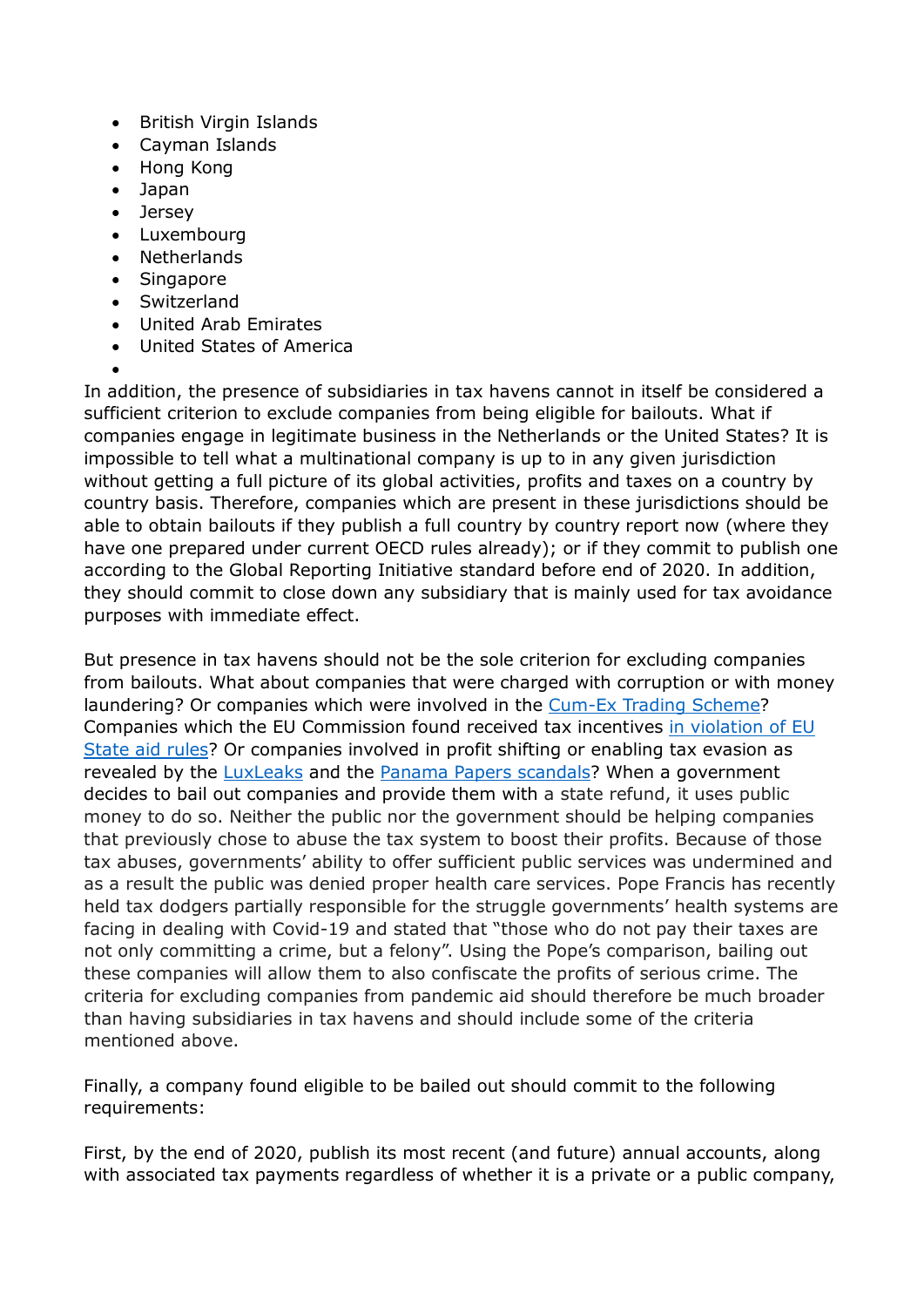as explained in [haven indicator 9](https://corporatetaxhavenindex.org/PDF/9-Public-Company-Accounts.pdf) of our Corporate Tax Haven Index. Multinational companies should also publish the accounts for all entities in their group on a country by country basis in line with the [GRI standard](https://www.taxjustice.net/2019/12/05/businesses-campaigners-back-global-tax-standard-to-tackle-500bn-corporate-tax-abuse-epidemic/) before end of 2020. This way, it would also be far easier for the public to identify whether they use any accounting shenanigans to shift profits to low-tax jurisdictions (see [haven indicator 10](https://corporatetaxhavenindex.org/PDF/10-CBC-Reporting.pdf) of the Corporate Tax Haven Index).

Second, ensure no shareholder extraction of the bailout. The company should not distribute any dividend, buy back their own share capital or convert other shareholder equity reserves such as share premiums, into bonuses for shareholders until the company has paid back in full its rescue loans and returned to profitability. As we explained [here,](https://www.taxjustice.net/2020/03/30/corporate-financial-resilience-in-times-of-covid-19-a-perfect-storm/) such shareholder extraction can reduce retained earnings accumulated in shareholder equity and threaten the company's balance sheet solvency.

Third, publish legal and beneficial ownership information for all legal vehicles included in the corporate group, including trusts, partnerships, investments funds, and foundations before the end of 2020. If the country providing the bailout doesn't yet have beneficial ownership registration laws, or the ownership details registered in the Corporate Registry are not accessible online, this information should be published on the company's own website.

Fourth, ensure employee protections. The International Labour Organisation has already [indicated](https://www.ilo.org/global/about-the-ilo/newsroom/news/WCMS_738742/lang--en/index.htm) that Covid-19 will push millions of people into unemployment, underemployment and working poverty. Many of these workers are women and girls on whom the impact of this pandemic will have first order and secondary impacts that will devastate their lives. Bailed out companies should at the very least commit to not firing employees that need to be self-quarantined or hospitalised, and to pay all staff a living wage until full repayment of bailout funds or insolvency of the company.

Companies which are bailed out should be given a set number of months to implement these four commitments. Once the deadline has passed, if for any reason one or more of these commitments is violated, the company should be forced to immediately pay the bailout money back to the government.

### 3. Criteria and Conditions for Corona bailouts

**Disqualifying criteria** to be eligible for a bailout should include:

1. Presence in 'tax havens' unless it is related to legitimate business activity. A 'tax haven' should not be defined according to highly politicised national or regional listings that exclude relevant tax havens, but based on the top 10 ranking of the [Financial](https://fsi.taxjustice.net/en/introduction/fsi-results)  [Secrecy Index](https://fsi.taxjustice.net/en/introduction/fsi-results) and the [Corporate Tax Haven Index.](https://www.corporatetaxhavenindex.org/introduction/cthi-2019-results) If a corporate group has one or more subsidiaries in any of these jurisdictions, full country by country reporting in line with the standard set by the Global Reporting Initiative should be required to demonstrate legitimate business activity by the end of 2020, and an immediate commitment should be given to close down any subsidiaries used merely for tax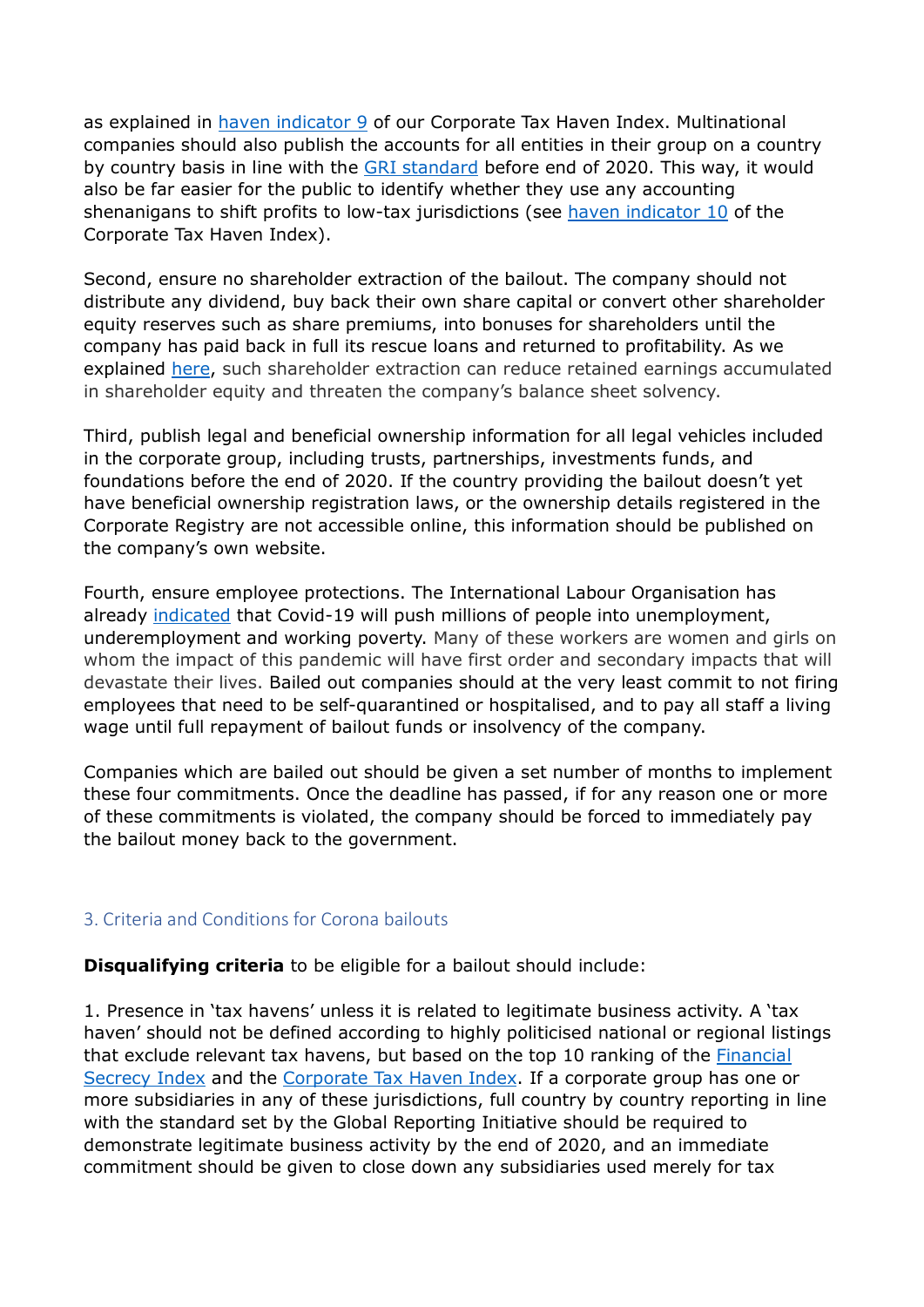avoidance purposes. Moreover, the legal and financial burden of proof for demonstrating the legitimacy of business activities in a tax haven should lie with the company itself.

2. Participation in tax abuse or other illicit financial flows scandals such as Luxleaks, Cum-Ex, illegal state aid etc, or open unregulated arrears with tax payments in any jurisdiction.

**Conditions** that, if unmet within deadline, money must be returned: 1. Publish online most recent (and future) accounts for all entities in the group, and full country by country reporting in line with [GRI standard](https://www.taxjustice.net/2019/12/05/businesses-campaigners-back-global-tax-standard-to-tackle-500bn-corporate-tax-abuse-epidemic/) by end of 2020.

2. Ensure no shareholder extraction of bailout (e.g. dividend distribution, share buybacks) until it has paid back in full its rescue loans and returned to profitability.

3. Publish beneficial and legal ownership information for all legal vehicles included in the corporate group, and full group structure, by end of 2020.

4. Ensure employee protections until a return to profitability or insolvency.